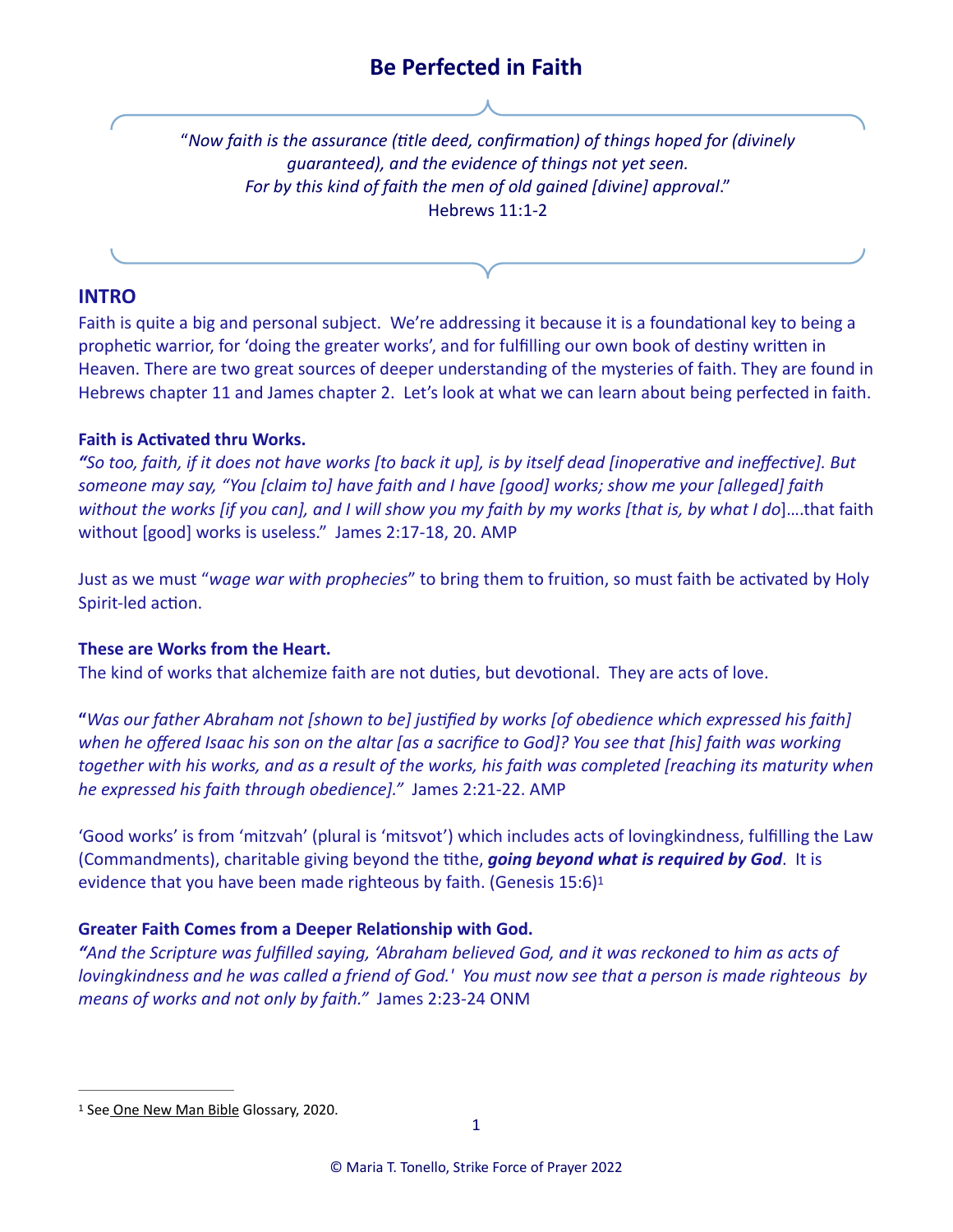"*And may the Lord cause you to increase and excel and overflow in love for one another, and for all people, just as we also do for you; so that He may strengthen and establish your hearts without blame in holiness in the sight of our God and Father at the coming of our Lord Jesus with all His saints (God's people)*." 1 Thessalonians 3:*12*

In Hebrew, the word for lovingkindness is *chesed.* It has a rich meaning that we do not have in English. It conveys devotion, mercy, kindness, tender mercies, faithfulness — a genuine engagement from the giver to the receiver. *Chesed* is found in Psalm 136:1 which says: "*O give thanks to the Lord! For He is good, for His lovingkindness endures forever*!" This conveys that we and Abba Father are both capable of *chesed*. It is a secret ingredient to greater faith!

#### **To Walk in the Good Works.**

We become perfected in faith so that we can walk in the good works, according to Ephesians 2:10.

"*For we are His workmanship, as we have been created in Messiah Y'shua for good works, which God prepared beforehand, so that we would walk in them, the good works*." ONM

#### **Faith is Trust. Trust is the Foundation of Covenant Relationship with God the Father.**

In the Hebrew translated One New Man bible, the word *faith* is often translated as *trust*. This is especially true in the "Faith Chapter" in the New Testament, Hebrews chapter 11. Trust is the foundation of any healthy relationship. If there is no trust, the relationship is shallow or kept at a distance or even dysfunctional. It is not a deep, rich, high-functioning relationship.

#### *To be in a true Covenant relationship with the Lord God Most High, we must trust Him.*

### **THIS IS THE MOST IMPORTANT REASON TO BE PERFECTED IN FAITH.**

"*Abram (Abraham) believed (ן ַמ ָא Aman) הָהוְֹי YHVH and it was credited to him as Righteousness*." Genesis 15:6 (also found in Romans 4:3 & 4:20)

The Hebrew word for trust in this passage is aman, from whence we derive Amen. Note that righteousness comes from trusting in God. One New Man replaces *righteousness* with *lovingkindness*.

#### **Summary: Why to Be Perfected in Faith.**

- Faith is a pathway to greater spiritual maturity which has no bounds.
- $\rightarrow$  So that we can walk and fulfill the greater works.
- To deepen our Covenant relationship with God the Father, Abba.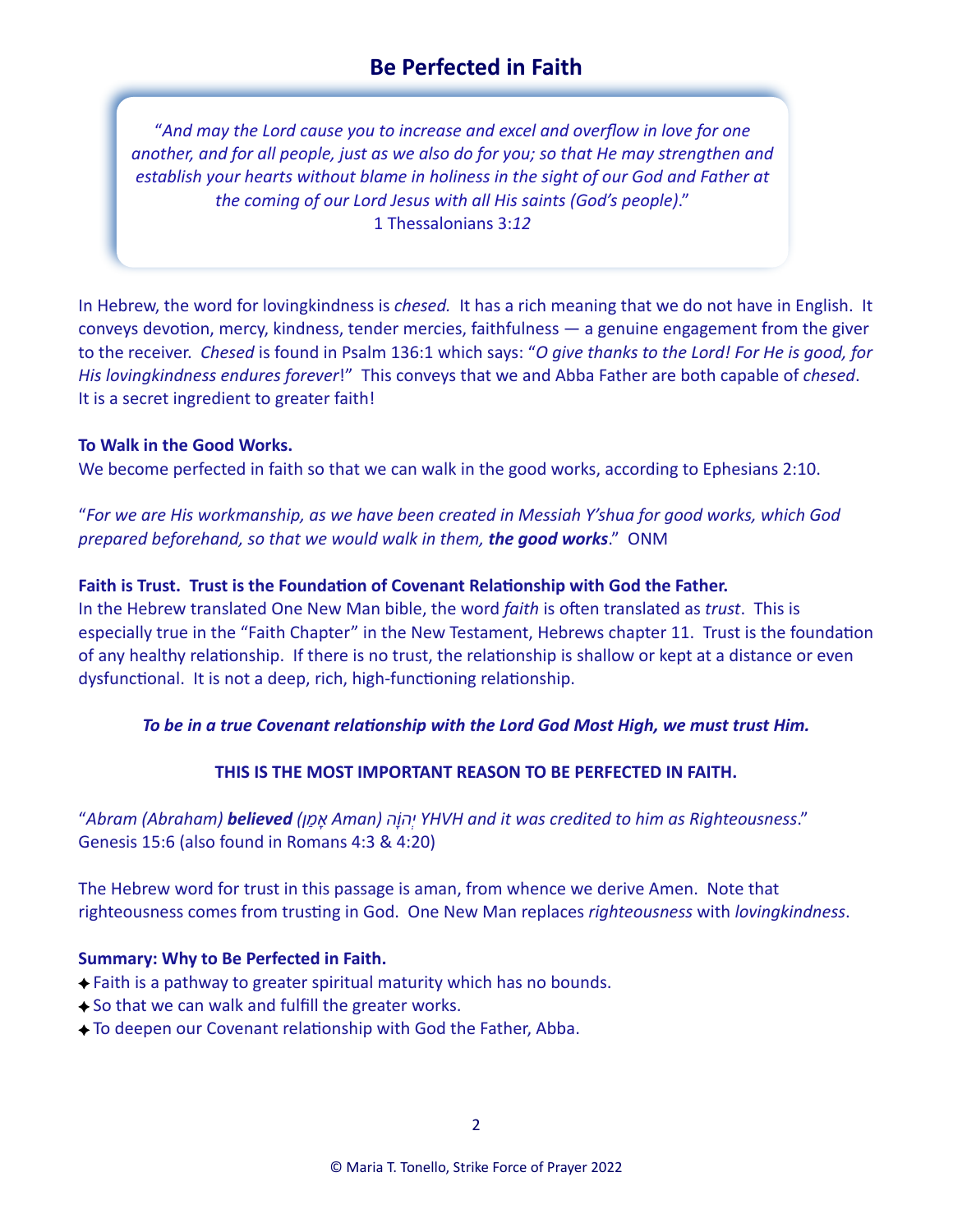# **Courts of Heaven Protocol to Be Perfected in Faith.**

This is constructed as a protocol going before God in the Courts of Heaven. We renounce, repent and plead guilty for all transgressions and then ask God to pass judgements on our behalf.

NOTE: Before you go into the Courts of Heaven, take the time to identify your petitions and purposes, what remedies you are seeking, what in your life and family lineage requires repentance in order to be perfected in faith. Ask the Holy Spirit to reveal to you these things before you go in to the Courts of Heaven. Often times, when you are in the Courts of Heaven, the Holy Spirit will bring other things to mind for which to repent.

### **1. Opening Protocol in the Courts of Heaven.**

Adonai, I come before Your Supreme Court and ask that the courts be seated and the books be open, according to Daniel 7:10. I put on robes of righteousness as an officer in Your court and loose the Blood of Jesus over myself so that satan and his minions have no access to me. I ask for the Holy Spirit and the Lord Jesus Christ Y'Shua to be my Holy Advocates to represent me in Your court. I give them full permission to speak on my behalf.

I ask Lord God that You release Your Notification Angels, Enforcement Angels and Hosts of Heaven to all those humans and non-humans who will be affected by Your Court decisions, to duly and immediately inform them of and enforce all of Your decisions and judgements in my case today.

## **2. Renounce & Repent to Remove All Legal Access.**

Father God so that I may become the righteousness of God according to 2 Corinthians 5:21, I repent on behalf of myself and all of my bloodlines back to Adam and Eve, for allowing my own actions, habits, beliefs, character, heart and mind to block and compromise being perfected in faith.

# *I Repent of & Renounce All False Beliefs.*

I repent, turn away from, release and renounce all false beliefs, understandings and programming about what is 'faith' and that block or compromise my ability to be perfected in faith. This includes holding 'faith' as a construct in my mind, an outer show of religious virtue, a mental belief or ability like 'mind over matter', or proving through activities rather than heart-based giving.

# *I Repent of Legalism & Leaven that Blocks True Faith.*

I repent of all legalism that has kept me from being perfected in faith. As Galatians 5:4-6 says: "*You, who are made righteous by legalism, have been separated from Messiah, you have fallen away from grace. For we are eagerly awaiting, in the Spirt, the hope of righteousness by faith. For in Messiah Yeshua neither circumcision nor uncircumcision has any strength, but faith working through love***.**" I repent for not allowing faith to work through love, the love that Jesus Yeshua demonstrated in His life on earth. I repent and release hard-heartedness, cold-heartedness, bitterness, bad memories and past experiences, defensiveness, and unforgiveness, that have blocked me from allowing faith to work through love.

I repent of all leaven that has kept me from being perfected in faith, including listening to gossip and slander; believing negative talk or negative self-talk about myself; all persons and parties that "*kept me*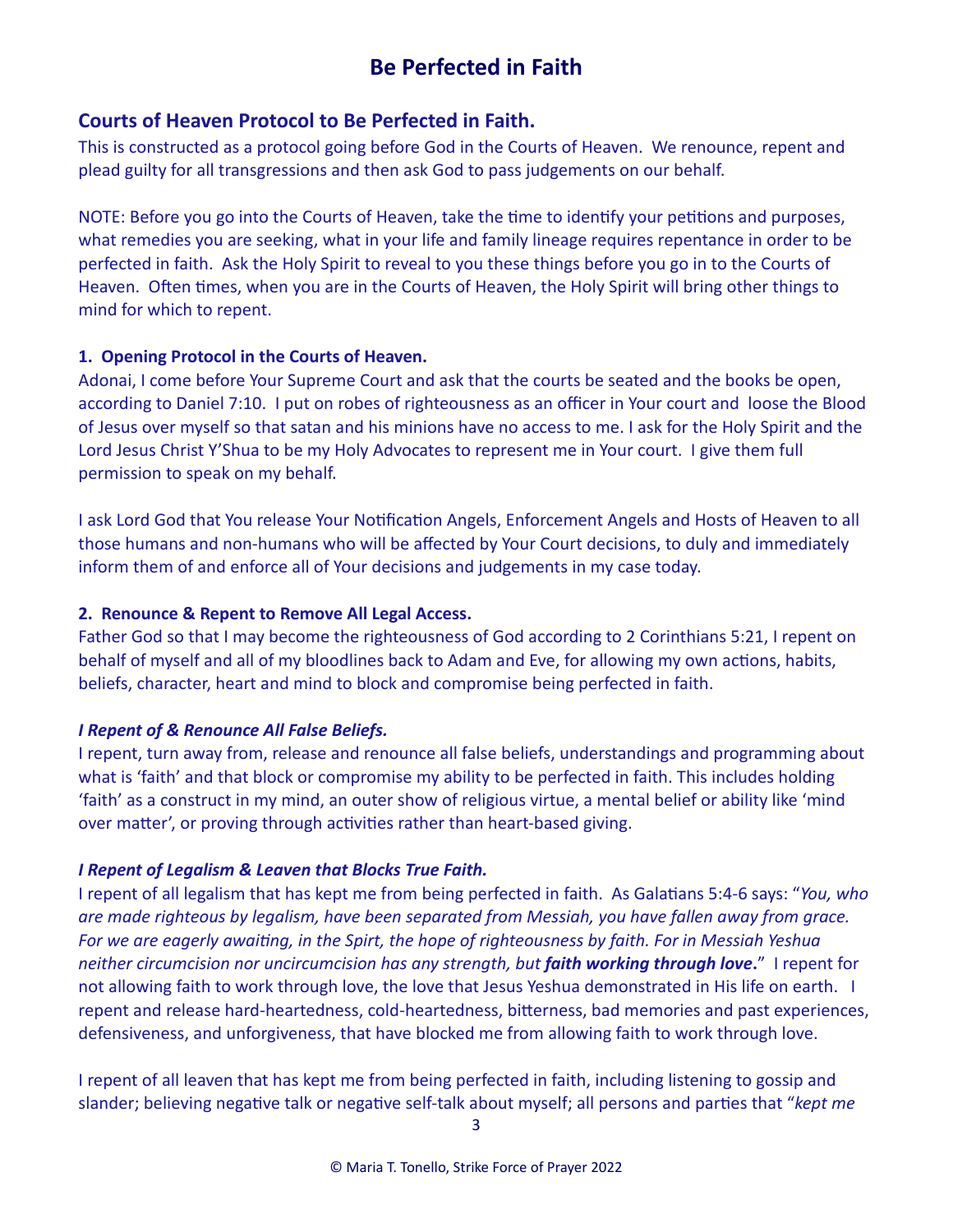*from obeying the truth*" according to Galatians 5:7; religiosity that has made me feel or believe I am insignificant and not cherished and important to YOU, Abba Father.

### *I Repent for Believing Faith is Static.*

I repent and release all false, limiting beliefs that faith is simply one step or phase, that faith is simply or exclusively accepting Messiah Jesus as savior and then moving on with life. I now realize that faith is the power behind growing spiritually, going from milk to meat; it is the power within the capacity to do the 'greater works' that Messiah Jesus spoke of; it is the seed of activating resurrection power in myself and for others. Messiah Jesus demonstrated and released this advanced expression of faith when He raised others from the dead and healed the sick.

I now realize that when I limit faith and my capacity to embody faith, I am limiting what God has created me to be. I am here to do the greater works, and this requires a greater, more advanced faith.

## *I Repent for Allowing Programs to Limit My Faith.*

Father God, I repent, turn away from, release and renounce all beliefs and programs that I have been filled with, operated in, that have put limitations on what You are capable of and what I am capable of in Messiah Jesus. I reject these lies and I forbid them from taking hold in me ever again!

## *I Repent for Having a Constricted Heart.*

Father God, I repent for all the times and ways I have been cold-hearted, hard-hearted, untrusting in Your provision and therefore stingy with others. I now realize that the key to deepening faith and the flow of faith is an open, loving and giving heart; and the willingness to be truly intimate through vulnerability with You Abba. I renounce all programs that have taught me that giving is a religious duty rather than acts of lovingkindness. I want to be like a child, pure of heart, to enter the Kingdom of Heaven.

> "*Trust in and rely confidently on the Lord with all your heart and do not rely on your own insight or understanding*." Psalm 3:5

### **3. Plead Guilty.**

Father God, for everything I have repented and renounced here, I plead guilty on behalf of myself, all of my bloodline and America. I present the Blood of the Lamb of God, Jesus Christ Yeshua as atonement. I present the Voice of the Blood of Jesus which speaks "Tetelestai", "paid in full" to clear these transgressions from my record and that of my entire lineage and my future bloodlines. Father God, I ask for redemption from the curse, by the Blood of Jesus and ask You to break all curses and all other related demonic spirits, systems and agendas over me and my bloodlines. Let the Blood of Jesus break all of these curses now!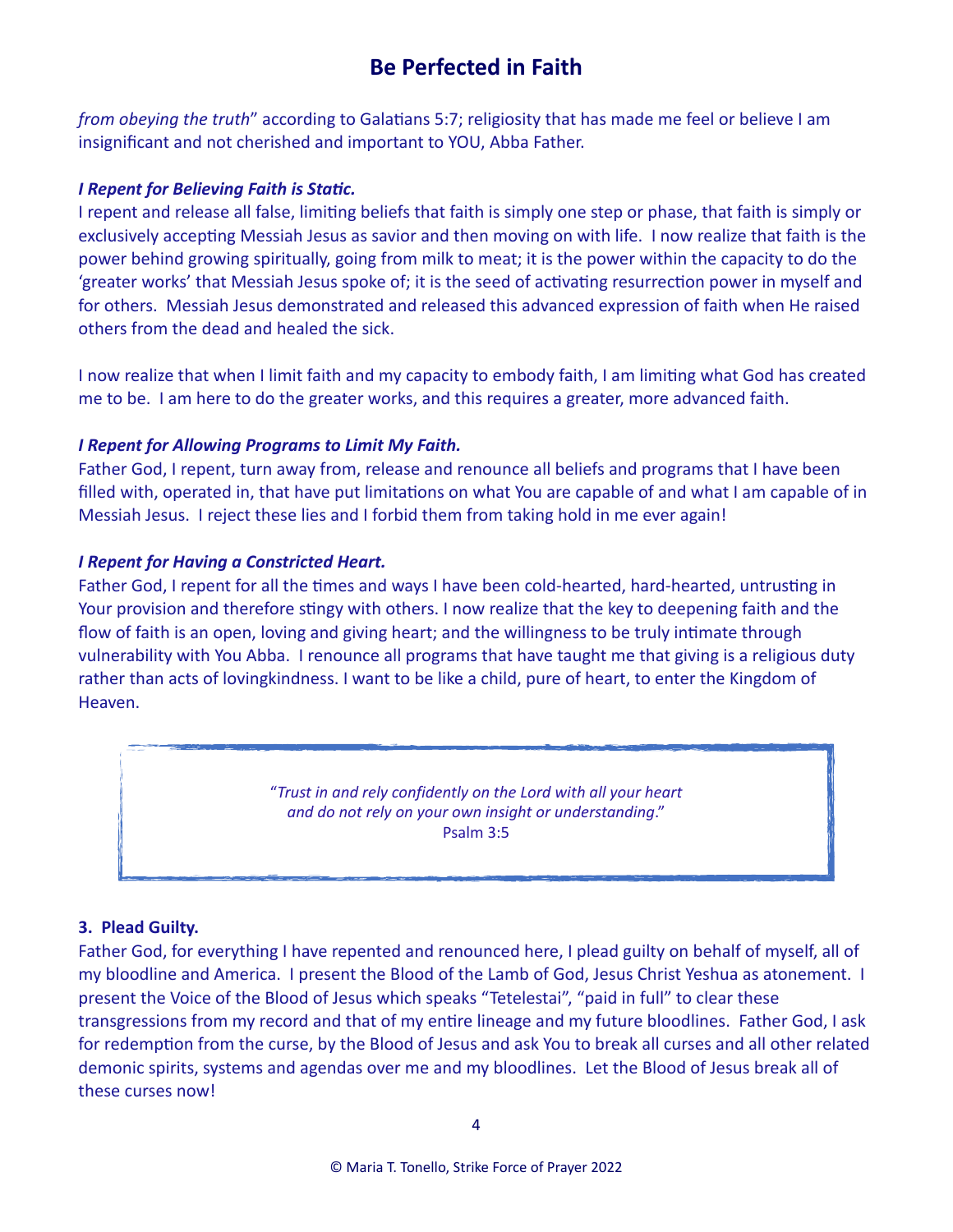### **4. Cleanse, Clear & Release.**

Adonai, I ask that Your Holy Spirit fill me to overflowing to purify and cleanse my body, brain, mind, heart, soul and spirit, and everything in me that has blocked being perfected in faith, especially unforgiveness. Father God, I release ALL unforgiveness now, including towards others, towards myself and towards You.

Erase all doubt, cynicism, anxiety, fear, sense of limitation from the chambers of my mind. Cleanse my heart, mind, soul and body of all trauma and programs incurred. Place your healing balm of Gilead into all of my places of stored habits, filters, traumas, injuries, beliefs, memories and imprints to clear them out now.

#### <span id="page-4-1"></span>**~ Pause in Silence to Receive God's Healing ~**

#### **5. Plead the Case to Be Perfected in Faith.**

Father God, Your Word is a roadmap to become perfected in faith. As such, I present the following scriptures to speak for me and to ask for Your support in my journey to become Perfected in Faith.

#### **Being Perfected in Faith is My Destiny.[2](#page-4-0)**

- "*By trusting we understand that the worlds were created by a spoken Word of God, so that what is seen has not come out of things which were visible*." Hebrews 11:3 ONM
	- **• Father God, put Your Word in my heart as the source of all my spoken words, that they are manifestations of Your perfect will creation.**
- "B*y trusting, Abel, contrary to Cain, bore a better offering to God, through which he was testified to be righteous, when God witnessed his gifts, and through it he is still speaking, although he died*." Hebrews 11:4
	- **• Father God, guide my heart to always give to You and others from my heart, to give in ways that will speak of Your Heart even after I have left this mortal coil.**
- *By trusting, Enoch was transferred so that he did not see death; and he was not found because God had translated him. For before his translation, he had been attested to be pleasing to God*." Hebrews 11:5
	- **• Father God, I want to have the kind of intimate relationship with you that Enoch had. Please draw me to You. Remove from me anything that is blocking this intimacy.**
- "*By trusting, Noah, when he was warned about things not yet seen, in reverence prepared an ark for the salvation of his household, through which he condemned the world, and he became an heir of righteousness according to his trust*." Hebrews 11:7
	- **• Father God, help me to be a true heir of righteousness. Help me to have the trust of Noah, against all opposition, ridicule and rejection, to fulfill Your word for me and my life.**

<span id="page-4-0"></span><sup>&</sup>lt;sup>[2](#page-4-1)</sup> The One New Man bible uses the word 'trust' instead of 'faith', based on Hebrew scholars' input in this translation. These Hebrews verses are from ONM.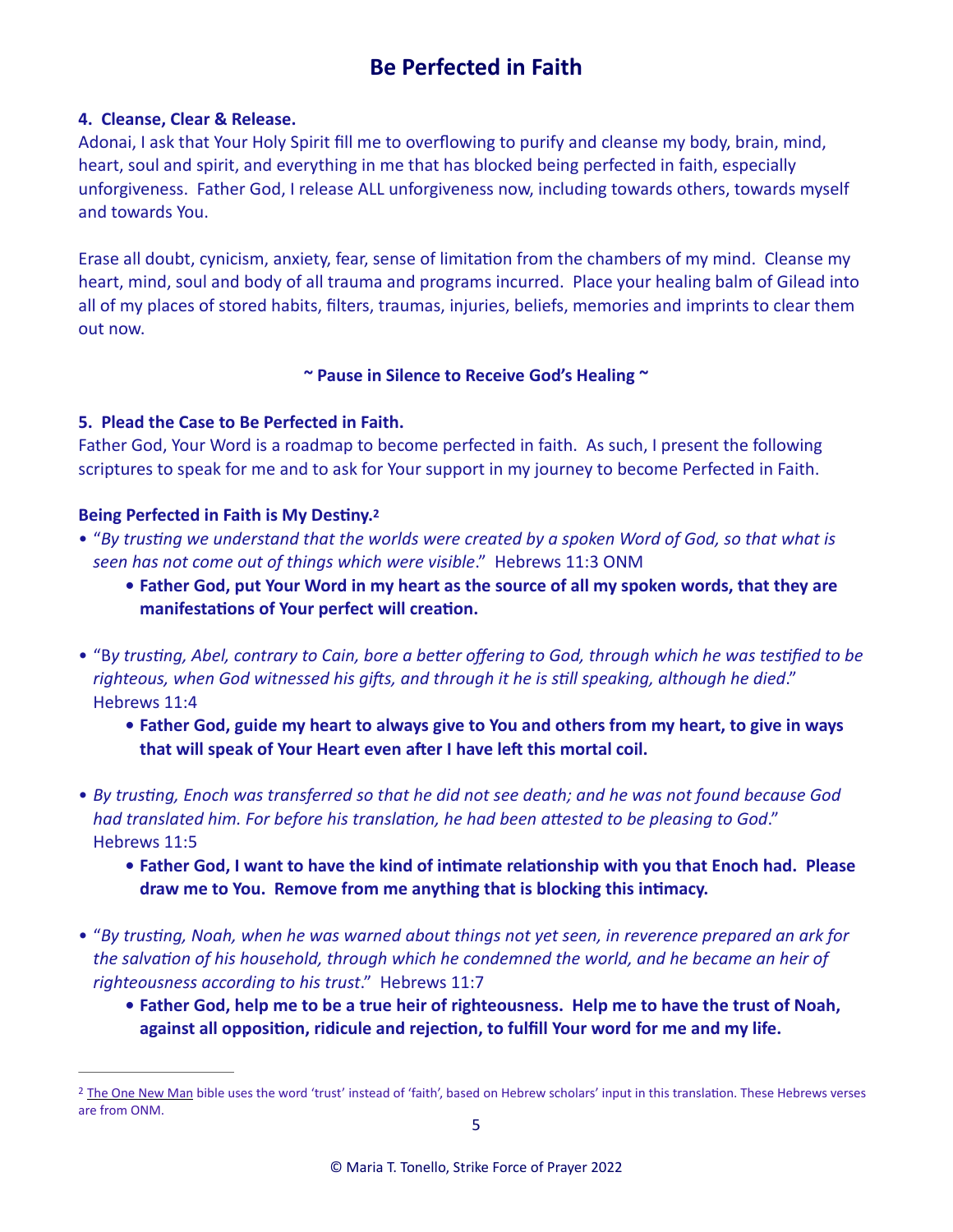- "*By trusting, Abraham, when he was called, obeyed to come out to a place which he was going to take as an inheritance; and he came out not knowing where he was going*." Hebrews 11:8
	- **• Father God, help me to surrender to the mystery, the unknown in You, to come out of operating in my head, and to truly trust in You without having all the answers beforehand.**
- "*By trusting also Sarah, herself barren, took power for conception from Abraham's seed, even past the normal age. Because of trust, she considered what was promised [to be reliable and true*]." Hebrews 11:11
	- **• Father God, I put my trust in Your 'impossibles' to allow Your mystery, majesty and delight into all areas of my life!**

# **True Faith Operates from Spirit,** *not* **the Mind.**

- Galatians 4:6 proclaims: "*And because you are sons, God sent forth the Spirit of His Son into our hearts, crying Abba Father*."
- 1 Corinthians 2:5 instructs: "*So that your faith would not rest on the wisdom and rhetoric of men, but on the power of God*."
- **• Father God, deliver my mind and soul from counterfeit spirits and voices, that I may truly and always hear and be one with the Spirit of Truth.**

## **I Am His Workmanship.**

- Ephesians 2:10 says: "*For we are His workmanship, as we have been created in Messiah Y'shua for good works, which God prepared beforehand so that we would walk in them, the good works*."
- **• Father God, I open my heart to You to be and express pure agape love. Help me to be truly charitable in a deeper quality of heart, to go beyond what is required to what is desired, to be made righteous by faith.**
- **• Abba Father, I want to do the greater works that Jesus Yeshua spoke of. Help me to do them!**

### **The Author of My Faith is Jesus Yeshua.**

- Hebrews 12:2 instructs: "*focusing our eyes on the Author and Finisher of faith, Yeshua, who, to obtain the joy set before Him, endured the cross, having despised the shame of it He sat down at the right hand of the throne of God."*
- **• Father God, let me not focus on shame inflicted by this fallen world, but set my eyes upon my model for perfected faith, King Jesus Yeshua. Help me to shake off any stumbling blocks to trusting in You, and keep my eyes on the prize!**

### **The Shield of Faith.**

- Ephesians 6:16 directs: "*In all things having taken up the long shield of faith, with which you have been enabled to extinguish all the burning arrows of the evil one.*"
- Psalm 91:4 "*His arms of faithfulness are a shield keeping you from harm*." TPT
- **• Father God, wrap me in Your arms of faithfulness, that I know I am home in You. I now see that faithfulness is a sign of the lovingkindness of God.**